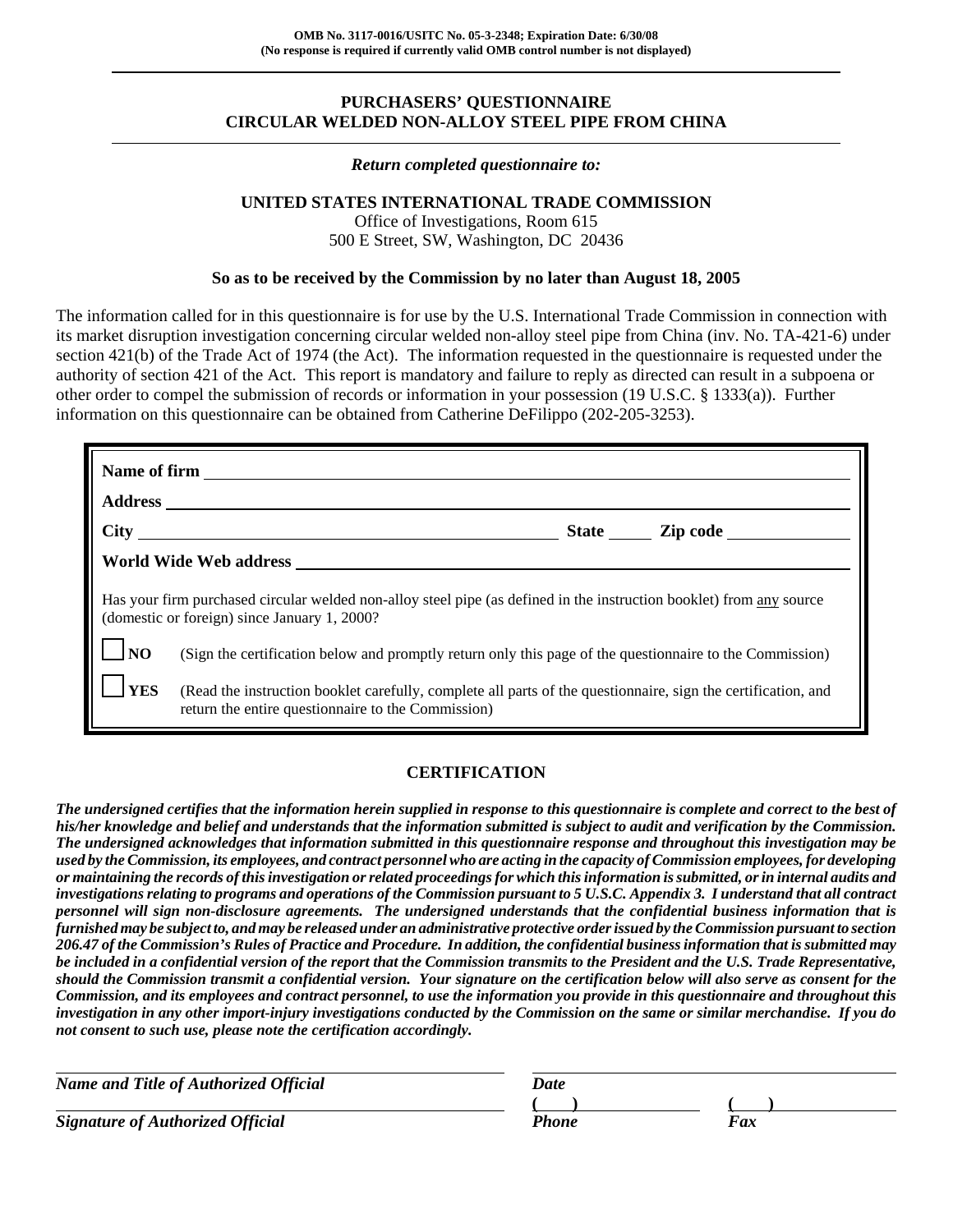# **PART I.--GENERAL QUESTIONS**

The questions in this questionnaire have been reviewed with market participants to ensure that issues of concern are adequately addressed and that data requests are sufficient, meaningful, and as limited as possible. Public reporting burden for this questionnaire is estimated to average 20 hours per response, including the time for reviewing instructions, searching existing data sources, gathering the data needed, and completing and reviewing the questionnaire. Send comments regarding the accuracy of this burden estimate or any other aspect of this collection of information, including suggestions for reducing the burden, to the Office of Investigations, U.S. International Trade Commission, 500 E Street, SW, Washington, DC 20436.

I-1. Please report below the actual number of hours required and the cost to your firm of preparing the reply to this questionnaire and completing the form.

| hours | dollars |
|-------|---------|
|-------|---------|

I-2. Provide the name and address of establishment(s) covered by this questionnaire (see page 3 of the instruction booklet for reporting guidelines). If your firm is publicly traded, please specify the stock exchange and trading symbol.

| Address | Extent of<br>ownership                                                                                                                                                                                                                                                                                                         |
|---------|--------------------------------------------------------------------------------------------------------------------------------------------------------------------------------------------------------------------------------------------------------------------------------------------------------------------------------|
|         |                                                                                                                                                                                                                                                                                                                                |
|         |                                                                                                                                                                                                                                                                                                                                |
|         |                                                                                                                                                                                                                                                                                                                                |
|         |                                                                                                                                                                                                                                                                                                                                |
|         |                                                                                                                                                                                                                                                                                                                                |
|         |                                                                                                                                                                                                                                                                                                                                |
|         | Does your firm have any related firms, either domestic or foreign, which are engaged in<br>importing circular welded non-alloy steel pipe from China into the United States or which are<br>engaged in exporting circular welded non-alloy steel pipe from China to the United States?<br>Yes--List the following information. |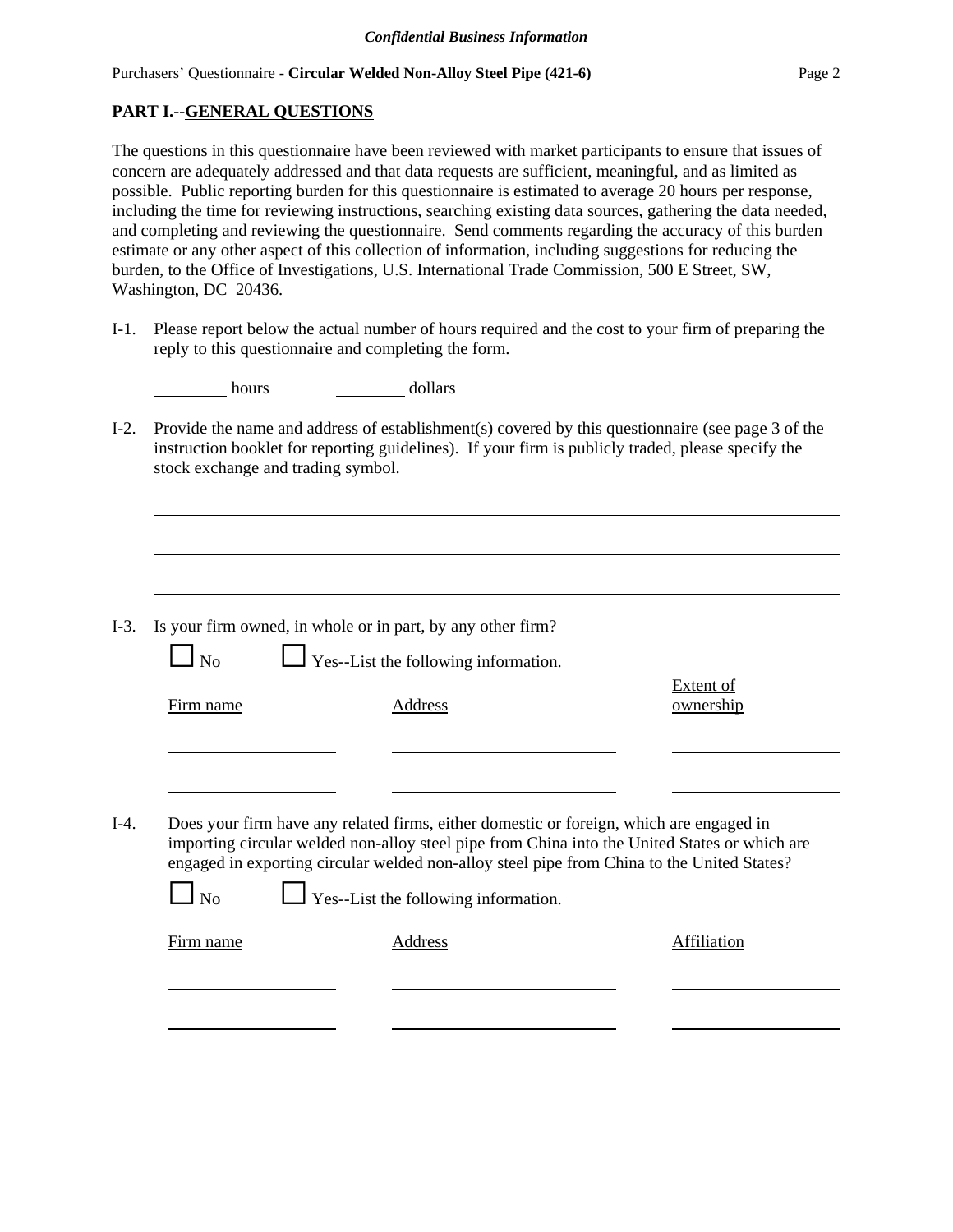# Purchasers' Questionnaire - **Circular Welded Non-Alloy Steel Pipe (421-6)** Page 3

## **PART I.--GENERAL QUESTIONS--***Continued*

I-5. Does your firm have any related firms, either domestic or foreign, which are engaged in the production of circular welded non-alloy steel pipe?

| N <sub>o</sub> | $\Box$ Yes--List the following information. |             |
|----------------|---------------------------------------------|-------------|
| Firm name      | Address                                     | Affiliation |
|                |                                             |             |
|                |                                             |             |

# **PART II.--PURCHASES**

II-1. Report, as indicated below, your firm's purchases (either directly or through a sales agent or broker) of circular welded non-alloy steel pipe.

| (Quantity in short tons, value in \$1,000)          |                                        |                       |      |      |      |              |      |  |  |
|-----------------------------------------------------|----------------------------------------|-----------------------|------|------|------|--------------|------|--|--|
|                                                     |                                        | <b>Calendar Years</b> |      |      |      | January-June |      |  |  |
| Item                                                | 2000                                   | 2001                  | 2002 | 2003 | 2004 | 2004         | 2005 |  |  |
|                                                     | <b>PURCHASES FROM U.S. PRODUCERS:1</b> |                       |      |      |      |              |      |  |  |
| Quantity                                            |                                        |                       |      |      |      |              |      |  |  |
| Value                                               |                                        |                       |      |      |      |              |      |  |  |
| <b>PURCHASES FROM CHINA:2</b>                       |                                        |                       |      |      |      |              |      |  |  |
| Quantity                                            |                                        |                       |      |      |      |              |      |  |  |
| Value                                               |                                        |                       |      |      |      |              |      |  |  |
| PURCHASES FROM ALL OTHER COUNTRIES:3                |                                        |                       |      |      |      |              |      |  |  |
| Quantity                                            |                                        |                       |      |      |      |              |      |  |  |
| Value                                               |                                        |                       |      |      |      |              |      |  |  |
|                                                     |                                        |                       |      |      |      |              |      |  |  |
| $2$ Please identify the importer(s): $\frac{1}{2}$  |                                        |                       |      |      |      |              |      |  |  |
| $3$ Please identify the country(ies): $\frac{1}{2}$ |                                        |                       |      |      |      |              |      |  |  |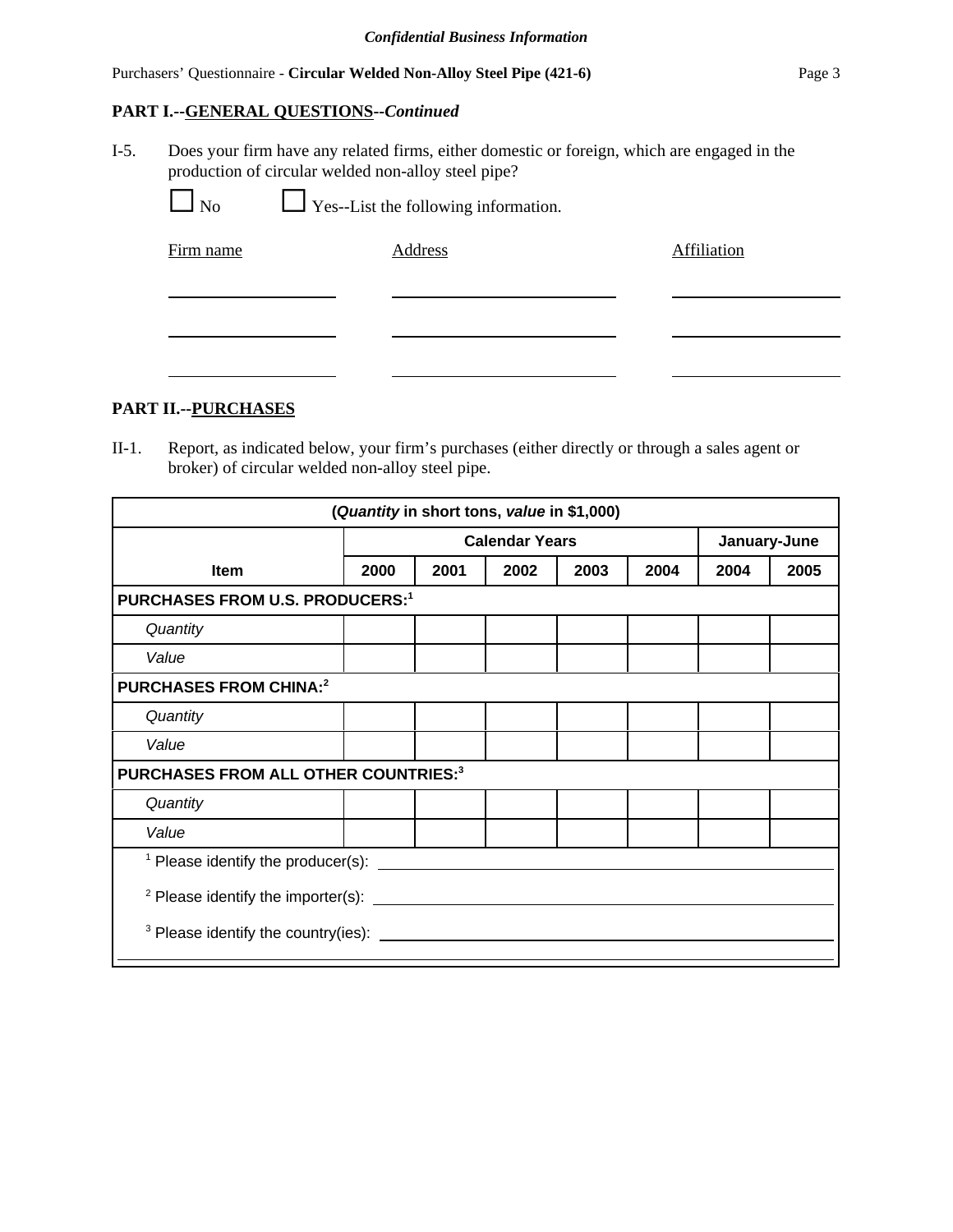# **PART II.--PURCHASES--***Continued*

II-2. If the relative shares of your firm's total purchases of circular welded non-alloy steel pipe from different sources (both domestic and foreign) have changed in the last 5 years, please list the country, state whether the relative share from that country has increased or decreased, and state the reason.

| <b>Country</b> | <b>Increase/Decrease</b> | Reason |
|----------------|--------------------------|--------|
|                |                          |        |
|                |                          |        |
|                |                          |        |
|                |                          |        |
|                |                          |        |
|                |                          |        |

- II-3. If your firm has purchased circular welded non-alloy steel pipe from only one source, please explain the reasons for doing so.
- II-4. Please report your end-of-year inventories of circular welded non-alloy steel pipe. If your firm maintains inventories on other than a calendar-year basis (i.e., end of a fiscal year), please note the inventory date. Estimates are acceptable.

|                                          | <b>Calendar Years</b> |      |      |      |      | January-June |      |
|------------------------------------------|-----------------------|------|------|------|------|--------------|------|
| Year                                     | 2000                  | 2001 | 2002 | 2003 | 2004 | 2004         | 2005 |
| <b>Inventory Date</b><br>(if applicable) |                       |      |      |      |      |              |      |
| <b>Inventory</b><br>(in short tons)      |                       |      |      |      |      |              |      |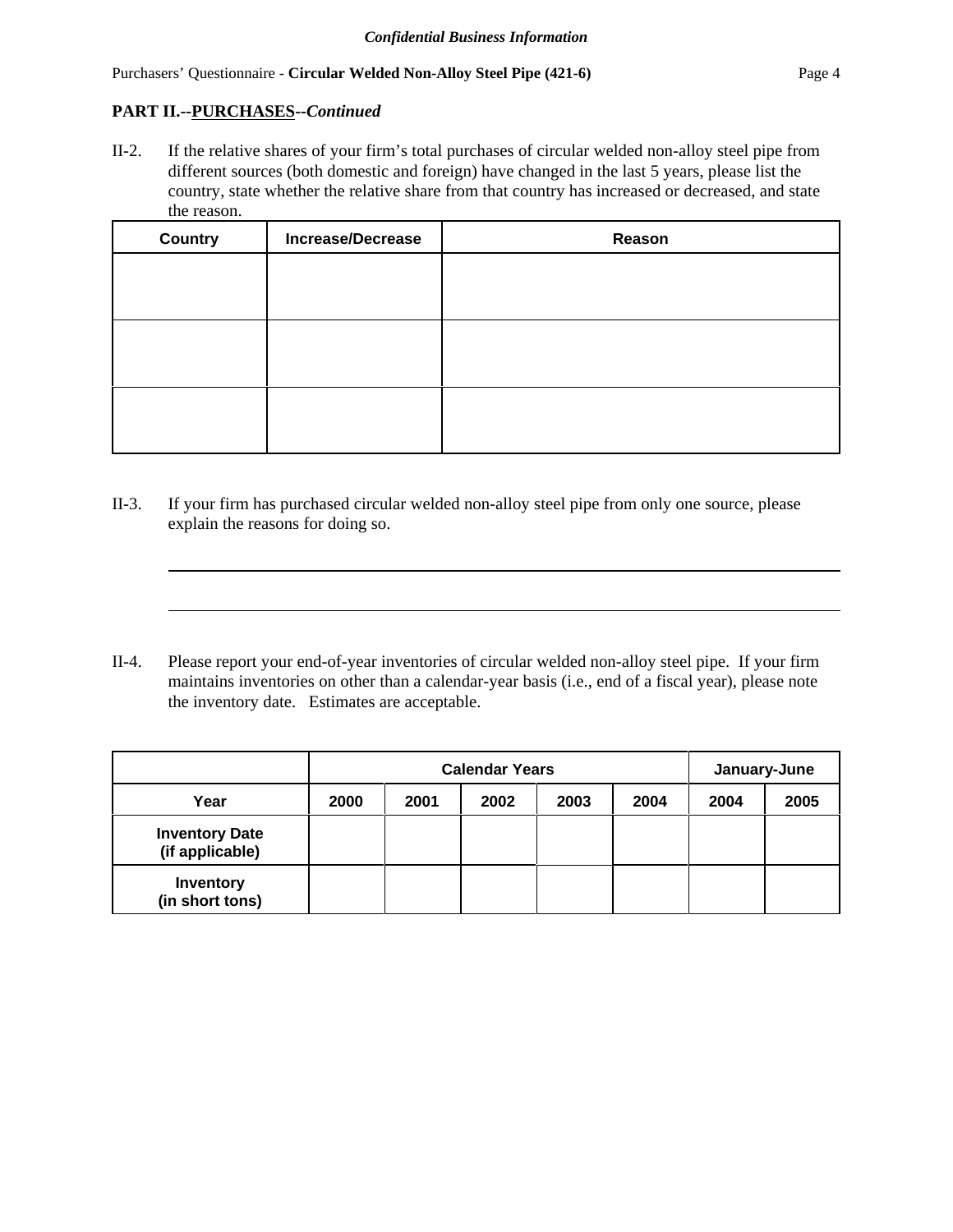# **PART III.--MARKET CHARACTERISTICS AND PURCHASING PRACTICES**

| $III-1.$ | Which of the following best describes your firm as a purchaser of circular welded non-alloy steel<br>pipe (check all that apply)? |  |                                                             |  |                                                                                                                                                                                                                               |  |  |
|----------|-----------------------------------------------------------------------------------------------------------------------------------|--|-------------------------------------------------------------|--|-------------------------------------------------------------------------------------------------------------------------------------------------------------------------------------------------------------------------------|--|--|
|          |                                                                                                                                   |  |                                                             |  | Distributor (Change and Change and Change and Change and Change and Change and Change and Change and Change and Change and Change and Change and Change and Change and Change and Change and Change and Change and Change and |  |  |
|          |                                                                                                                                   |  |                                                             |  | End User (please describe) (                                                                                                                                                                                                  |  |  |
| $III-2.$ | produced or imported?                                                                                                             |  |                                                             |  | Are you aware whether the circular welded non-alloy steel pipe you are purchasing are U.S.-                                                                                                                                   |  |  |
|          | $\Box$ Always                                                                                                                     |  | $\Box$ Usually $\Box$ Sometimes $\Box$ Never                |  |                                                                                                                                                                                                                               |  |  |
| $III-3.$ |                                                                                                                                   |  |                                                             |  | Do you know the manufacturer of the circular welded non-alloy steel pipe that you purchase?                                                                                                                                   |  |  |
|          |                                                                                                                                   |  | $\Box$ Always $\Box$ Usually $\Box$ Sometimes $\Box$ Never  |  |                                                                                                                                                                                                                               |  |  |
| $III-4.$ | goods you supply them?                                                                                                            |  |                                                             |  | To your knowledge, are your buyers aware of and/or interested in the country of origin of the                                                                                                                                 |  |  |
|          |                                                                                                                                   |  | $\Box$ Always $\Box$ Usually $\Box$ Sometimes               |  | $\Box$ Never                                                                                                                                                                                                                  |  |  |
| $III-5.$ |                                                                                                                                   |  | How frequently do you make purchases (circle one)?          |  |                                                                                                                                                                                                                               |  |  |
|          | daily                                                                                                                             |  |                                                             |  | weekly monthly other (                                                                                                                                                                                                        |  |  |
| III-6.   | How many suppliers do you generally contact before making a purchase?                                                             |  |                                                             |  |                                                                                                                                                                                                                               |  |  |
|          |                                                                                                                                   |  |                                                             |  |                                                                                                                                                                                                                               |  |  |
| $III-7.$ |                                                                                                                                   |  | How frequently do you vary purchase volumes based on price? |  |                                                                                                                                                                                                                               |  |  |

III-8. If you have changed suppliers within the last 5 years, please list the supplier, indicate whether the firm was added or dropped as a supplier, and give the reasons for the change.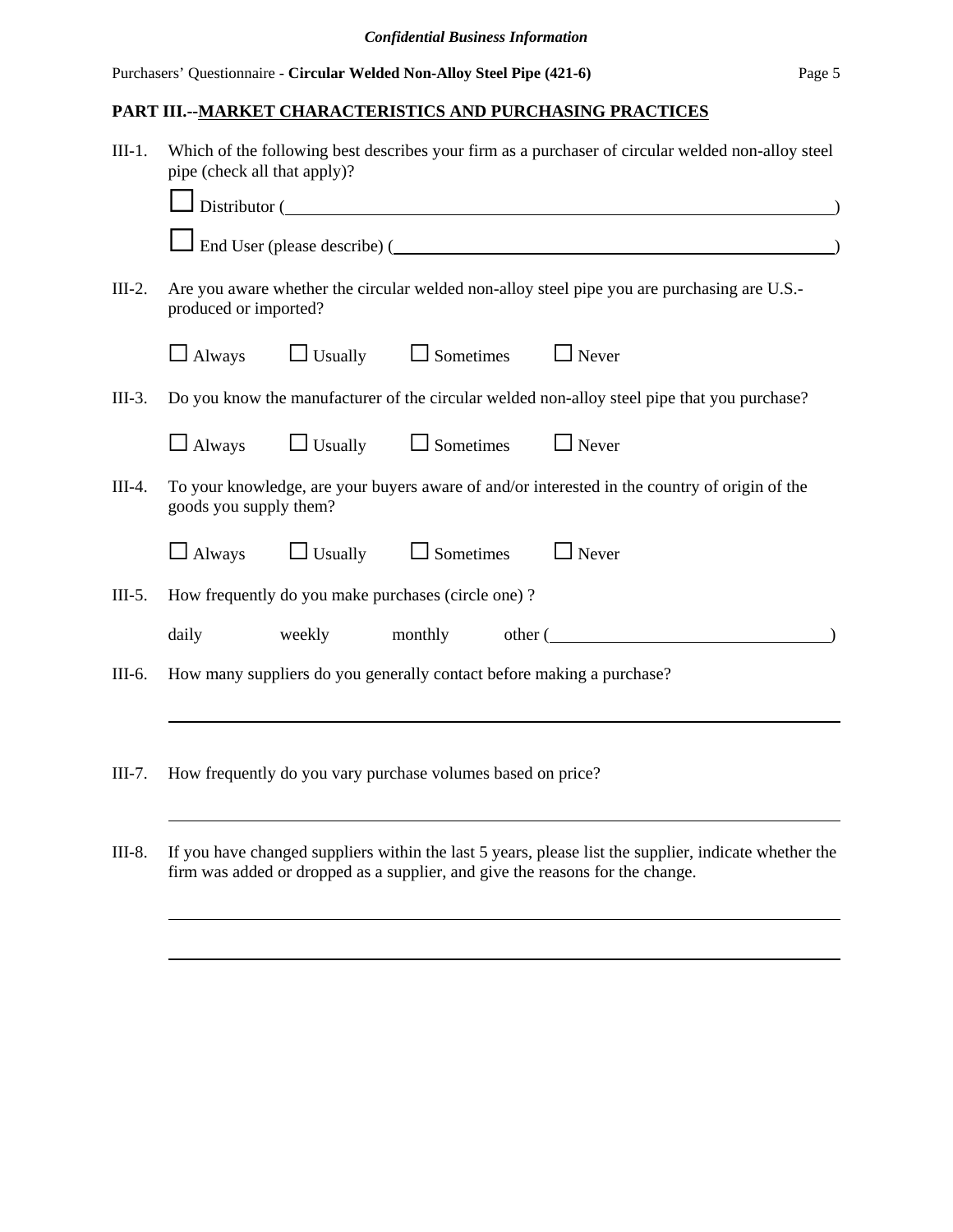Purchasers' Questionnaire - **Circular Welded Non-Alloy Steel Pipe (421-6)** Page 6

# **PART III.--MARKET CHARACTERISTICS AND PURCHASING PRACTICES--***Continued*

III-9. Are you aware of any new suppliers, either foreign or domestic, that have entered the market in the last 5 years?

|         | $\mathsf{l}\ \mathsf{No}$                                                                                                                                                 | Yes--Please identify the firms and indicate how you become aware of them.                                                                                                                                                                                                                                                                                                            |  |  |  |  |  |  |
|---------|---------------------------------------------------------------------------------------------------------------------------------------------------------------------------|--------------------------------------------------------------------------------------------------------------------------------------------------------------------------------------------------------------------------------------------------------------------------------------------------------------------------------------------------------------------------------------|--|--|--|--|--|--|
|         |                                                                                                                                                                           |                                                                                                                                                                                                                                                                                                                                                                                      |  |  |  |  |  |  |
| III-10. | welded non-alloy steel pipe?                                                                                                                                              | What characteristics does your firm consider when determining the quality of a supplier's circular                                                                                                                                                                                                                                                                                   |  |  |  |  |  |  |
| III-11. |                                                                                                                                                                           | Please list, in order of their importance, the three major factors generally considered by your firm<br>in deciding from whom to purchase circular welded non-alloy steel pipe for any one order<br>(examples include current availability, extension of credit, prearranged contracts, price, quality of<br>product, range of supplier's product line, traditional supplier, etc.). |  |  |  |  |  |  |
|         | 2. $\overline{\phantom{a}}$<br>3.                                                                                                                                         |                                                                                                                                                                                                                                                                                                                                                                                      |  |  |  |  |  |  |
|         | Other factors or comments:                                                                                                                                                |                                                                                                                                                                                                                                                                                                                                                                                      |  |  |  |  |  |  |
|         | III-12. How often does your firm purchase circular welded non-alloy steel pipe, that are of the same<br>specification, on the basis of those offered at the lowest price? |                                                                                                                                                                                                                                                                                                                                                                                      |  |  |  |  |  |  |
|         | $\Box$ Usually<br>$\Box$ Sometimes<br>$\Box$ Always                                                                                                                       | $\Box$ Never                                                                                                                                                                                                                                                                                                                                                                         |  |  |  |  |  |  |
| III-13. | purchasing changed?                                                                                                                                                       | Since 2000, how frequently has the price of the circular welded non-alloy steel pipe you are                                                                                                                                                                                                                                                                                         |  |  |  |  |  |  |
|         |                                                                                                                                                                           |                                                                                                                                                                                                                                                                                                                                                                                      |  |  |  |  |  |  |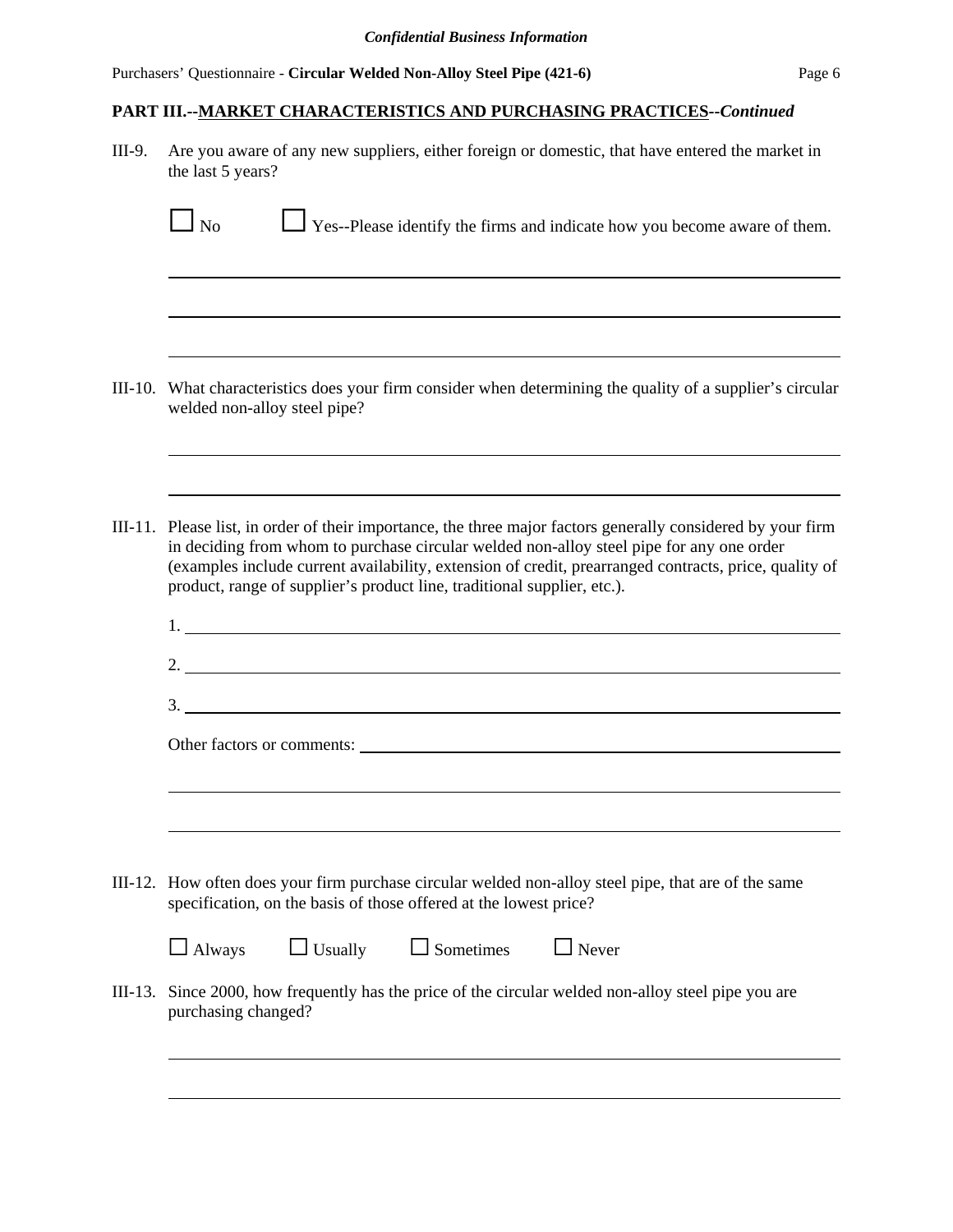#### **PART III.--MARKET CHARACTERISTICS AND PURCHASING PRACTICES--***Continued*

III-14. Of the total value of the circular welded non-alloy steel pipe that your firm purchases, approximately what percent is accounted for by U.S. inland transportation costs (please answer separately for each of your sources)?

| Source | percent |
|--------|---------|
|        |         |
| Source | percent |

- III-15. Briefly describe the factors that are considered when qualifying a new supplier (e.g., quality of product, reliability of supplier, etc.) and estimate the time it takes to qualify a new supplier.
- III-16. Please discuss the impact of the following developments with respect to your firm's purchases of circular welded non-alloy steel pipe since January 1, 2000 (use additional pages as necessary):

a) the imposition, modification, and termination of the U.S. safeguard tariffs (March 2002- December 2003) on standard pipe and other forms of welded tubular products (except OCTG and line pipe)--

b) the closure or relocation of circular welded non-alloy steel pipe capacity in the United States generally as well as on a regional basis (please identify firms and time frames involved)--

c) demand trends in key markets--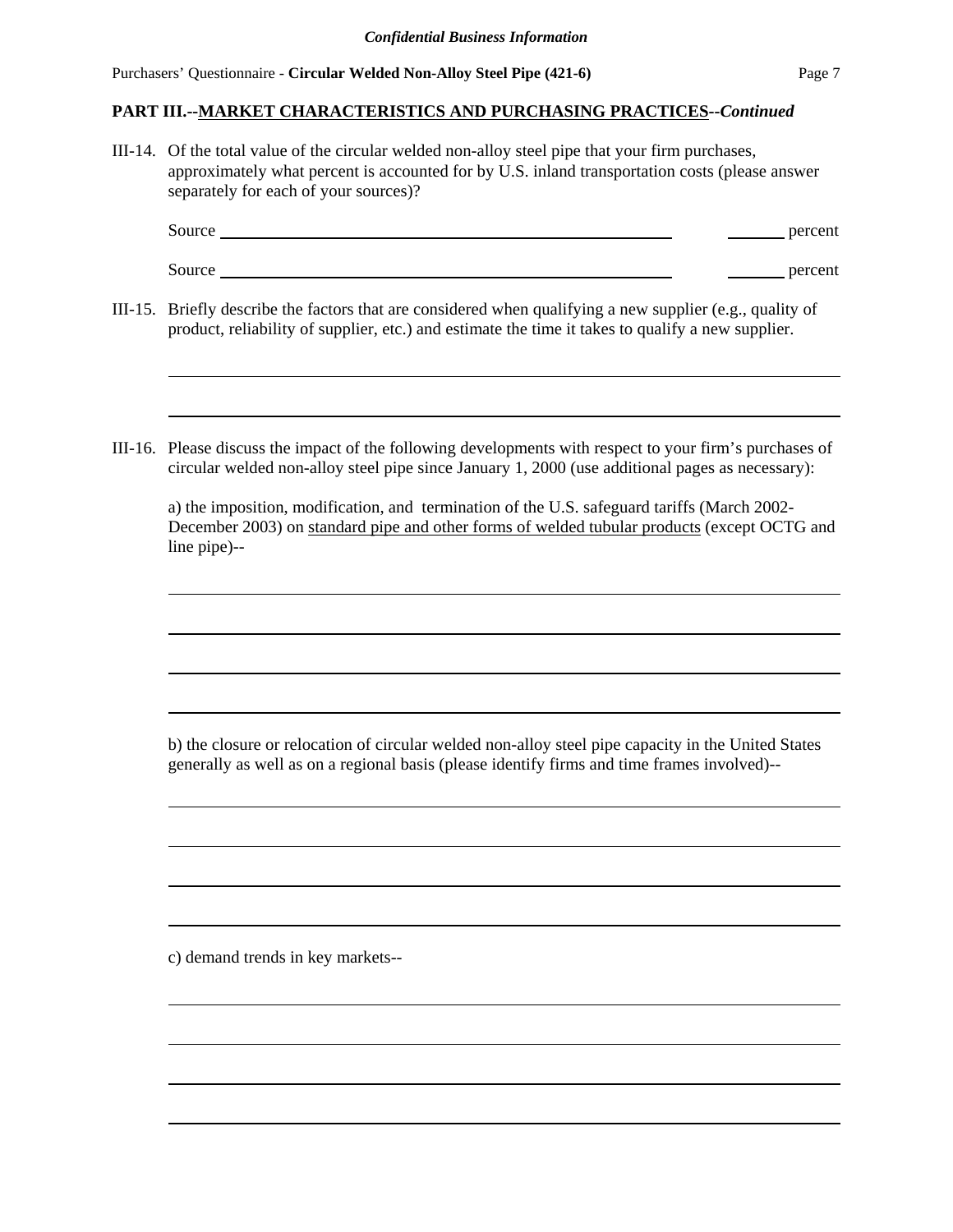#### **PART III.--MARKET CHARACTERISTICS AND PURCHASING PRACTICES--***Continued*

III-16. Please discuss the impact of the following developments with respect to your firm's purchases of circular welded non-alloy steel pipe since January 1, 2000–*Continued*

d) changes in transportation options and costs (including the availability and expense of rail, truck, and international waterborne transport)--

# **PART IV.--COMPARISONS BETWEEN IMPORTED AND U.S.-PRODUCED CIRCULAR WELDED NON-ALLOY STEEL PIPE**

IV-1. Please indicate the countries of origin for the circular welded non-alloy steel pipe for which your firm has actual marketing/pricing knowledge.

|       | <b>United States</b>                                                                                            | China |                                                    | $\Box$ Other countries (Please specify $\Box$ )                                                                                                                                                       |  |
|-------|-----------------------------------------------------------------------------------------------------------------|-------|----------------------------------------------------|-------------------------------------------------------------------------------------------------------------------------------------------------------------------------------------------------------|--|
| IV-2. | the same applications? Please answer for all country combinations you are familiar with (as<br>other countries. |       |                                                    | Are imported and domestically produced circular welded non-alloy steel pipe generally used in<br>indicated in your response to the first question in Part IV), including the United States, China and |  |
|       | <b>VS</b>                                                                                                       |       | <b>Yes</b>                                         | $\Box$ No--Please explain below.                                                                                                                                                                      |  |
|       | <b>VS</b>                                                                                                       |       | $\mathbf{I}$ Yes                                   | No--Please explain below.                                                                                                                                                                             |  |
|       |                                                                                                                 |       |                                                    |                                                                                                                                                                                                       |  |
|       |                                                                                                                 |       |                                                    |                                                                                                                                                                                                       |  |
| IV-3. | (domestic or foreign, including China and other countries)?                                                     |       |                                                    | Are certain types/sizes of circular welded non-alloy steel pipe available from only a single source                                                                                                   |  |
|       | No                                                                                                              |       | Yes--Please identify the source and the type/size. |                                                                                                                                                                                                       |  |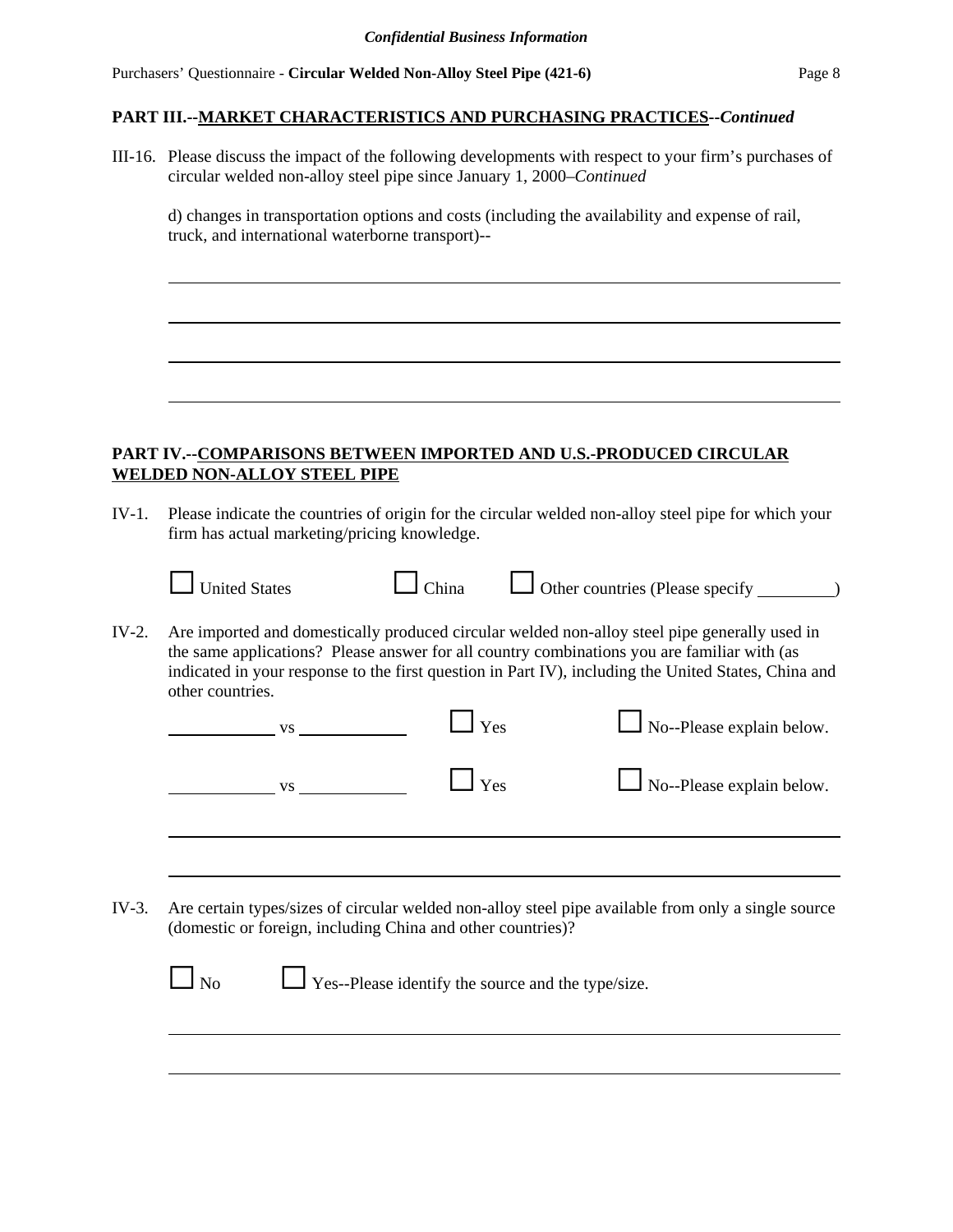#### **PART IV.--COMPARISONS BETWEEN IMPORTED AND U.S.-PRODUCED CIRCULAR WELDED NON-ALLOY STEEL PIPE--***Continued*

IV-4. For the factors listed below, please rate how circular welded non-alloy steel pipe produced in each country you identified in your response to the first question in Part IV compares with circular welded non-alloy steel pipe produced in each of the other countries you identified (including the United States, China, and other countries). Copy this page as necessary to cover all possible country combinations and please attach any comments you care to make concerning your responses, especially in comparisons where you rate product from one country superior or inferior to product from another.

| compared to ______                                    |                 |                   |                 |  |  |
|-------------------------------------------------------|-----------------|-------------------|-----------------|--|--|
| (specify country)                                     |                 | (specify country) |                 |  |  |
|                                                       | <b>SUPERIOR</b> | <b>COMPARABLE</b> | <b>INFERIOR</b> |  |  |
| Availability                                          |                 |                   |                 |  |  |
| Delivery terms                                        |                 |                   |                 |  |  |
| Delivery time                                         |                 |                   |                 |  |  |
| Discounts offered                                     |                 |                   |                 |  |  |
| Lower price <sup>1</sup>                              |                 |                   |                 |  |  |
| Minimum qty requirements                              |                 |                   |                 |  |  |
| Packaging                                             |                 |                   |                 |  |  |
| Product consistency                                   |                 |                   |                 |  |  |
| Product quality<br>(meeting specifications) $\dots$ . |                 |                   |                 |  |  |
| Product quality<br>(exceeding specifications)         |                 |                   |                 |  |  |
| Product range                                         |                 |                   |                 |  |  |
| Reliability of supply                                 |                 |                   |                 |  |  |
| Technical support/service                             |                 |                   |                 |  |  |
| Transportation network                                |                 |                   |                 |  |  |
| U.S. transportation costs                             |                 |                   |                 |  |  |
| Other (specify):                                      |                 |                   |                 |  |  |
|                                                       |                 |                   |                 |  |  |
| .                                                     |                 |                   |                 |  |  |

<sup>&</sup>lt;sup>1</sup> A rating of "superior" means that the price is generally lower. For example, if you report United States compared to China and check "superior", this means that you rate the U.S. price as generally lower than the Chinese price. Conversely, if you were to check "inferior" in this example, you would be rating the U.S. price as being generally higher than the Chinese price.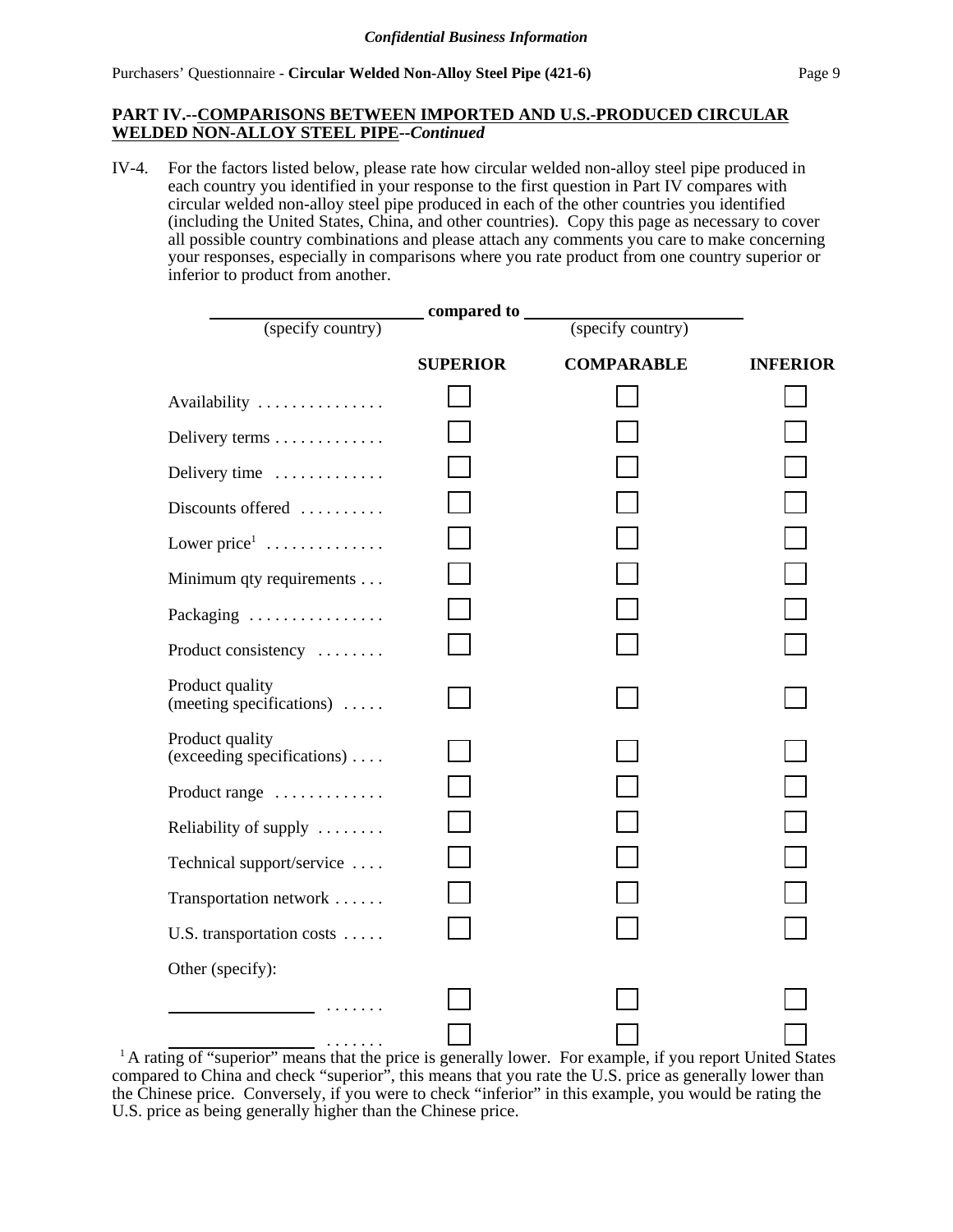# **PART IV.--COMPARISONS BETWEEN IMPORTED AND U.S.-PRODUCED CIRCULAR WELDED NON-ALLOY STEEL PIPE--***Continued*

IV-5. For the factors listed below, please rate each in terms of its importance in your purchase decision for circular welded non-alloy steel pipe.

|                                               | <b>VERY</b><br><b>IMPORTANT</b> | <b>SOMEWHAT</b><br><b>IMPORTANT</b> | <b>NOT</b><br><b>IMPORTANT</b> |
|-----------------------------------------------|---------------------------------|-------------------------------------|--------------------------------|
| Availability                                  |                                 |                                     |                                |
| Delivery terms                                |                                 |                                     |                                |
| Delivery time                                 |                                 |                                     |                                |
| Discounts offered                             |                                 |                                     |                                |
| Price<br>.                                    |                                 |                                     |                                |
| Minimum qty requirements                      |                                 |                                     |                                |
| Packaging                                     |                                 |                                     |                                |
| Product consistency                           |                                 |                                     |                                |
| Product quality<br>(meeting specifications)   |                                 |                                     |                                |
| Product quality<br>(exceeding specifications) |                                 |                                     |                                |
| Product range                                 |                                 |                                     |                                |
| Reliability of supply                         |                                 |                                     |                                |
| Technical support/service                     |                                 |                                     |                                |
| Transportation network                        |                                 |                                     |                                |
| U.S. transportation costs                     |                                 |                                     |                                |
| Other (specify):                              |                                 |                                     |                                |
|                                               |                                 |                                     |                                |
|                                               |                                 |                                     |                                |